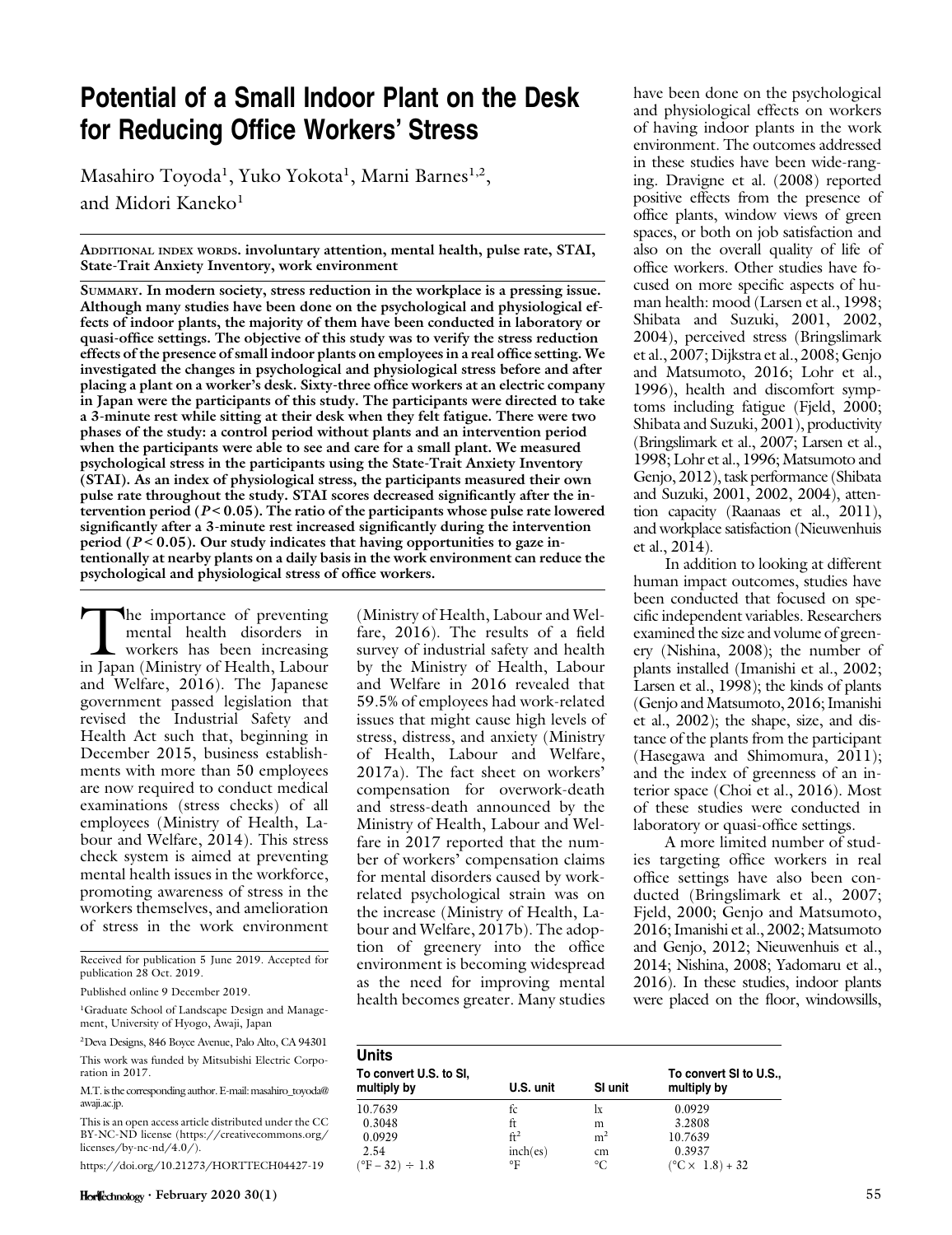shelves, desks, or all of these options in the office to provide visual access to the plants.

Some earlier studies reported that the presence of indoor plants in the workplace was conducive to positive psychological (Fjeld, 2000) and physiological effects (Lohr et al., 1996; Matsumoto and Genjo, 2012). On the other hand, Bringslimark et al. (2007) reported that the greater the number of plants placed within 1 m of a participant's desk, the greater the level of perceived stress. Larsen et al. (1998) also reported that with an increase in the number of plants in the office there was a corresponding decrease in performance on a letter identification productivity task. They compared three plant conditions: without plants, with a moderate number of plants (occupying 7.16% of the total cubic office space), and with a high number of plants (occupying 17.88% of the total cubic office space).

Most of the previously mentioned studies focused on the psychological and physiological effects of passive interaction with the plants. Nishina (2008) studied the effects of active involvement with plants. He reported that allowing the participants to choose and care for the plants in the study enhanced their satisfaction and contributed to the mitigation of stress in the workplace.

The objective of this study was to verify the stress-reducing effect of gazing intentionally at a plant in a real office setting when a worker felt fatigue during office hours. Each plant used in the study was chosen and cared for by the worker. As many previous studies have substantiated, both passive and active involvement with plants in the workplace contributes to mitigation of office worker stress and fatigue. In our study, the participants were provided daily visual access to plants by having plants on their desks (a passive involvement with plants). They also had the opportunity to choose and to care for those plants (an active involvement with plants). Furthermore, we considered that intentionally gazing at the plants was an active, but not physical, involvement with plants that office workers could do quickly and easily at their desks.

Our hypothesis was that a small plant on a desk had the potential to reduce stress 1) by allowing participants to transfer their gaze intentionally to the plant and to have a rest without cognitive engagement, and 2) by providing participants the opportunity to take care of a plant that they themselves chose. We chose to use small plants that did not take up very much workspace. Our study sought to explore the practical use of indoor plants to benefit the mental health of office workers.

## Materials and methods **Participants**

A privately owned electric company in Japan funded the research from Jan. to Feb. 2017. We recruited participants in this study via interoffice e-mail. No incentives were offered and, of 1500 employees in 44 departmental offices, 75 employees from four departmental offices volunteered. After oral and written explanation of the study objectives and procedures, written informed consent was obtained from every participant. During the course of the study, six participants withdrew, so the total number of participants was 69, consisting of six managerial and 63 nonmanagerial staff. To eliminate the potential impact of the difference in responsibility levels, the data from the managerial participants were removed from the statistical analyses. The finished study was of 63 nonmanagerial employees who performed desk work on PCs [33 males, age 26–58 years,  $38.7 \pm 9.3$  years (mean  $\pm$  sD); and 30 females, age 24–58 years,  $41.6 \pm 9.6$ years]. All participants worked 8 h per day (0900–1200 and 1300–1800 HR), 5 d per week.

This study procedure was reviewed and approved by the Ethics Committee, Graduate School of Landscape Design and Management, University of Hyogo, Awaji, Japan.

## Work environment

Each participant had a PC and a telephone on the desk. The participants worked on several different floors. Each floor was open-plan and 1260 m<sup>2</sup> (35  $\times$  36 m) in area. Before the study, there were no plants in the office. Some of the participants' desks were near the windows and others were not. However, the window blinds were always drawn to block the sunlight. Therefore, the participants whose desks were near a window

did not have a window view. The heating, ventilation, air conditioning, and lighting settings inside the buildings were constantly maintained as follows: room temperature, 20 to 24 °C; humidity, 40% to 50%; illuminance, 500 to 700 lx. We determined that all the participants were in very similar settings, and the proximity of desks to the windows was not considered to be a significant factor in this study.

## Protocol and measurement tools

PROTOCOL. The experimental period consisted of two phases. The first week (10–16 Jan.) was a control period, without plants, and the next 4 weeks (18 Jan.–14 Feb.) was an intervention period, with the plants placed on the desks. Considering that 2 weeks was necessary for the participants to learn how to care for plants, and an additional 2 weeks was necessary to get used to taking care of the plants, we decided that an intervention period of 4 weeks was required. During the control period, the participants had nothing new to learn. Therefore, we set the control period to 1 week (5 working days).

We collected information on the participants' psychological and physiological stress throughout the study. A psychological stress measurement was conducted at the end of the work day (1800 HR) twice during the experimental period [i.e., at the end of the control period (16 Jan.) and at the end of the intervention period (14 Feb.)]. As an indicator of physiological stress, participants' pulse rates were recorded twice every working day (i.e., once in the morning and once in the afternoon) when the participants felt fatigue. The pulse rate readings were taken during both the control and the intervention periods. Open-ended feedback questionnaires about their experience were also completed by the participants at the end of the experimental period.

MEASUREMENT TOOLS. We evaluated the participants' psychological stress using the STAI (Spielberger et al., 1983) Japanese version [STAI-Form JYZ (Hidano et al., 2000)]. Anxiety is thought to be a variety of stress (Aiken, 1961). The STAI can be used to measure two different types of anxiety: state anxiety and trait anxiety. State anxiety indicates a transient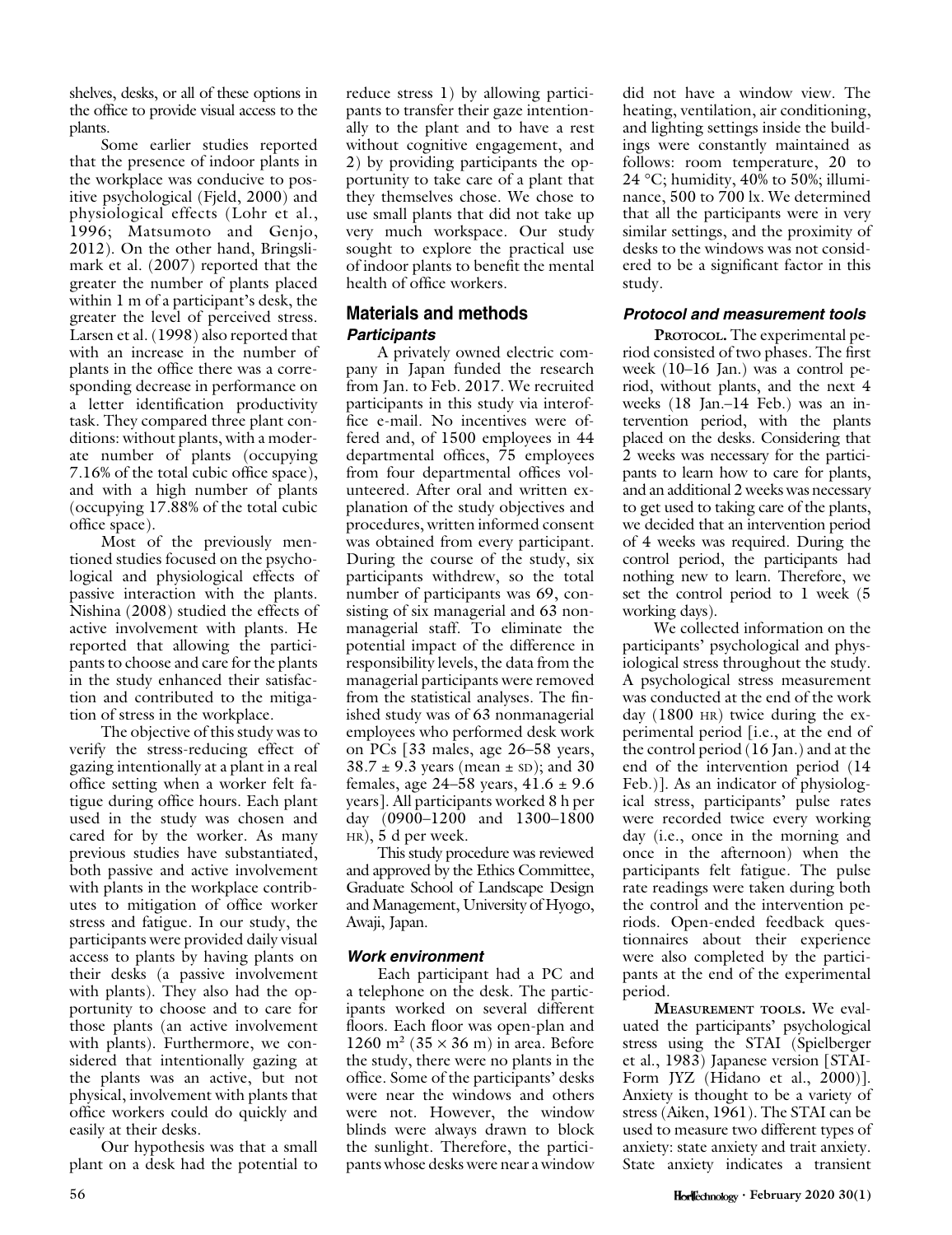psychological state related to an anxiety-arousing event. Trait anxiety indicates a relatively settled tendency toward anxiety. STAI-Form JYZ consists of two self-report scales: a scale for state anxiety (Y-1) and a scale for trait anxiety (Y-2). Both scales consist of 10 anxiety-present items and 10 anxietyabsent items. Y-1 poses the question: How do you feel about the following 20 items *this very moment*? In contrast, Y-2 asks, How do you *usually* feel about the following 20 items? The 20 responses to the question posed are each scored using a 4-point Likert scale.

We speculated that placing a small indoor plant on the worker's desk, gazing at the plant intentionally, and taking care of it for 4 weeks would impact not only the momentary psychological condition, but also the more pervasive everyday psychological condition. So we decided to use the Y-2 only as the measurement tool. Examples of the anxiety-present statements in Y-2 are as follows: "I worry too much over something that really doesn't matter'' and ''Some disturbing thought runs through my mind and bothers me.'' The reliability coefficient of the Japanese version of STAI (Y-2) by Nakazato and Mizuguchi (1982) was 0.71 in comparison with 0.77 of the original edition.

We recorded physiological stress by measuring the pulse rates of the participants. During the control period, the participants themselves conducted a 30-s pulse reading when they felt fatigue, and then a second reading after 3 min of intentionally gazing at the desktop. During the intervention period, the participants took the first pulse reading under the same conditions. However, the second pulse reading came after 3 min of gazing intentionally at the recently placed plants on their desks. The participants took these paired pulse rate readings throughout the entire experimental period.

Before the beginning of the study, the participants received an explanation of how to take their own pulse readings, and they practiced this several times. The 3-min time interval between the paired readings was determined by referring to a study by Ulrich et al. (1991) that used the pulse heart period, which is the reciprocal of heart rate, as a stress measure. In their study, it was

reported that after a 10-min exposure to a stressor, the participants' heart rate decreased dramatically within 3 min when viewing a natural videotape. In our study, we needed to consider the minimum effective experimental time in order not to overstress the participants during their work, so we adopted Ulrich's established time frame.

To verify and supplement the data from the pulse readings and the STAI, we asked the participants to provide us with written feedback using a self-completed open-ended questionnaire at the end of the experimental period. Multiple answers were accepted.

#### Plant materials

Each participant chose one type of indoor plant to be installed on the desk. As shown in Fig. 1, the participants were offered a choice of six different types of plants: air plants (Tillandsia pseudobaileyi), bonsai of japanese cypress (Chamaecyparis obtusa) or japanese black pine (*Pinus* thunbergii), san pedro cactus (Trichocereus pachanoi), foliage plants [parlor palm (Chamaedorea elegans), heartleaf philodendron (Philodendron oxycardium), or garden croton (Codiaeum variegatum)], kokedama of corn plant (Dracaena fragrans), and echeveria [peacock echeveria (Echeveria peacocki) or Echeveria 'Splendor']. Bonsai is a Japanese plant artform that uses cultivation techniques to grow a tree in miniature. Kokedama is a Japanese planting style that consists of a plant and a ball of soil covered with moss. Three participants chose air plants, seven chose bonsai, five chose cacti, 15 chose foliage plants, 11 chose succulent plants, and 22 chose kokedama.

The plants were about 15 to 20 cm high, measured from the surface of the desk to the top of the plant. All plants were about 7 to 10 cm wide, which left enough working space on the desk. The size of the plants was determined by referring to a study by Hasegawa and Shimomura (2009). They indicated that insufficient space for placing plants on desks might have caused negative effects on the office worker, such as a feeling of pressure.

Two days after an oral and written explanation of how to water and care for the plants, each participant chose one favorite plant. They were



Air plants



Bonsai



Foliage plants



Kokedama

San pedro cactus

Echeveria

Fig. 1. Types of distributed plants and installation environment during the intervention period. Each participant chose one of six types of small indoor plants and placed it near the PC monitor on their desk, as shown in the top-left picture. Bonsai is a Japanese plant artform that uses cultivation techniques to grow a tree in miniature. Kokedama is a Japanese planting style that consists of a plant and a ball of soil covered with moss.

told to put the plant on their desk, near their PC monitor, so they could always see and take care of the plant (Fig. 1). When a plant chosen by a participant withered during the course of the study, it was replaced with another of the same type of plant immediately. Although the plants were not offered as incentives, at the completion of the study we gave the plants to all participants who desired to keep them.

#### Statistical analyses

Statistical analyses of the data from the STAI scores and pulse rate were performed using a spread sheet (Excel 2010; Microsoft, Redmond, WA) with add-in software (SSRI version 1.02; Social Survey Research Information Co., Tokyo, Japan). Cross-tabulation analyses were performed using statistical software (IBM SPSS Statistics version 24; IBM Corporation, Armonk, NY). The normality of the data for the STAI scores (male, female, and overall) before and after the intervention, and that of the individual pulse rate before and after the 3-min rest was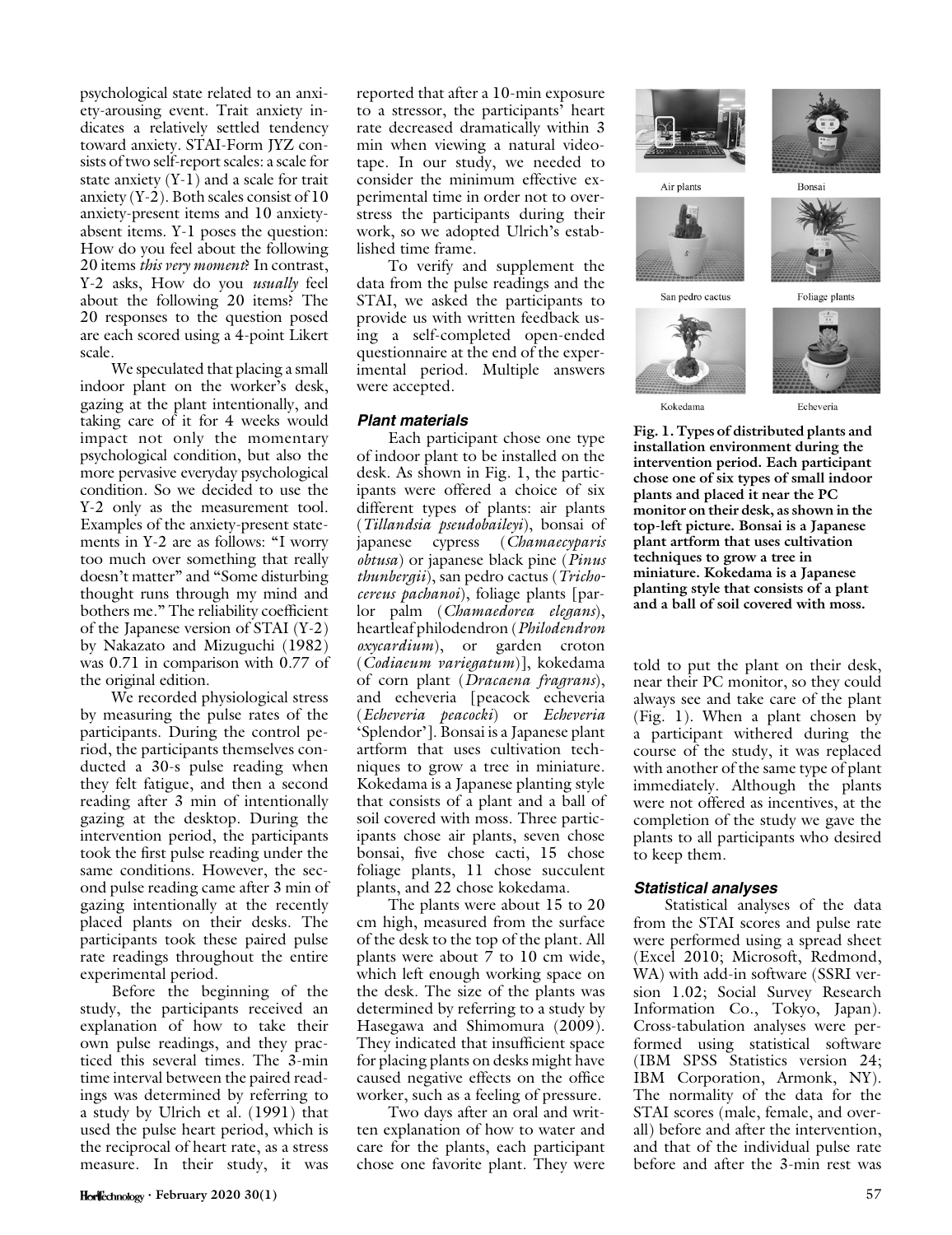first assessed using the Shapiro-Wilk test. The Shapiro-Wilk analysis did not show a normal distribution within all groups; therefore, we decided to use the nonparametric methods for comparison of the STAI scores before and after intervention and also for the comparison of individual pulse data before and after the 3-min rest.

STAI DATA. We used the twosided Wilcoxon signed rank test ( $P$  < 0.05) to compare the STAI scores after the control period (without plants) and after the intervention period (with plants). In addition, we compared the STAI scores between the male and female groups pre- and postintervention using the two-sided Mann Whitney  $U$  test ( $P < 0.05$ ). To examine the effect of age on STAI scores, we divided the participants into four age groups (20–29, 30–39, 40–49, and 50–59 years) and compared the changes in the STAI scores using Scheffe's multiple comparison test ( $P < 0.05$ ). We also looked for effects from specific plants on the changes from pre- to postintervention STAI scores by dividing the participants into six groups according to the type of plants they chose. We used Scheffe's multiple comparison test ( $P < 0.05$ ) for multiple comparison.

PULSE RATE DATA. We investigated the pulse rate trends of each participant taken during the control period and during the intervention period using the two-sided Wilcoxon signed rank test ( $P < 0.05$ ).

To compare the proportion of each trend (a significant decrease, no significant change, and a significant increase) during the control period and the intervention period, we used two-sided two-sample tests for equality of proportions without continuity correction ( $P < 0.05$ ). We investigated the potential effects that the different plants chosen might have had on the changes in pulse rate during the intervention period. For this, we performed cross-tabulation analysis with Fisher's exact test ( $P <$ 0.05) between the six types of plants and the pulse rate measurements.

STAI AND PULSE RATE COMPARISON. To investigate the relationship between the changes in pulse rate and those in the STAI scores during the intervention period, we performed cross-tabulation analysis with Fisher's exact test ( $P < 0.05$ ).

Before performing cross-tabulation analysis, we sorted the changes in the pulse rate into three categories according to the results of the statistical analysis using the two-sided Wilcoxon signed rank test at the 5% level of significance.

# Results

## STAI trait anxiety scores

Table 1 shows the changes in the STAI scores between pre- and postintervention period measurements. The two-sided Wilcoxon signed rank test revealed a significant decrease from STAI scores measured before the intervention period to those measured after, among participants as a whole  $(P = 0.022)$ , as well as in the male group alone  $(P =$ 0.037). As shown in Fig. 2, concerning all participants, those with "high" anxiety levels (defined by scores between 53 and 80 in males and scores between 50 and 80 in females according to the manual of the STAI Japanese version) decreased from 20 (31.7%) to 19 (30.2%) after intervention. On the other hand, those with ''low'' anxiety levels (defined by scores between 20 and 42 in males and scores between 20 and 39 in females), increased from 18 (28.6%) to 23 (36.5%) after intervention.

The two-sided Mann Whitney U test ( $P < 0.05$ ) showed no significant difference in the STAI scores between the male group and the female group (before intervention,  $P = 0.072$ ; after intervention,  $P = 0.135$ ).

Participants' pre- and postintervention STAI scores were also compared by age group (20s, 30s, 40s, and 50s). Scheffe's test ( $P < 0.05$ ) showed no significant difference among age groups, either among all participants or between the male and female participants considered as separate groups. Similarly, when participants were grouped by plant choice, Scheffe's test ( $P < 0.05$ ) showed no significant difference in pre- and postintervention STAI scores relative to the plants chosen.

## Changes in pulse rate

A decrease in pulse rate demonstrates sympathetic sedation and an increase in pulse rate demonstrates sympathetic excitement. As shown in Fig. 3, the two-sided Wilcoxon signed rank test ( $P < 0.05$ ) demonstrated that during the control period, of the 63 participants, three participants (4.8%) showed a significant decrease and four participants (6.3%) showed a significant increase in pulse rate ( $P < 0.05$ ). Fifty-six participants (88.9%) showed no significant change. During the intervention period, we found some important trends. Seventeen participants (27.0%) showed a significant decrease in pulse rate and nine participants (14.3%) showed a significant increase ( $P < 0.05$ ). Thirty-seven participants (58.7%) showed no significant change.

The results of the two-sided twosample tests for equality of proportions without continuity correction

Table 1. Intragroup comparison of the trait anxiety scores of the State-Trait Anxiety Inventory [STAI (Spielberger et al., 1983)] before intervention (without plants) and after intervention (with plants) by gender group.<sup>2</sup>

|                        |                               |       |               |       | Gender        |       |
|------------------------|-------------------------------|-------|---------------|-------|---------------|-------|
|                        | All participants <sup>y</sup> |       | Male          |       | Female        |       |
| Summary statistics     | <b>Before</b>                 | After | <b>Before</b> | After | <b>Before</b> | After |
| Mean                   | 47.9                          | 46.2  | 50.1          | 48.1  | 45.6          | 44.2  |
| SD.                    | 10.6                          | 11.1  | 11.6          | 12.3  | 9.1           | 9.5   |
| Minimum                | 26.0                          | 23.0  | 26.0          | 23.0  | 34.0          | 29.0  |
| Lower quartile         | 41.0                          | 38.0  | 41.0          | 40.0  | 39.0          | 37.0  |
| Median                 | 47.0                          | 47.0  | 50.0          | 49.0  | 43.0          | 41.5  |
| Upper quartile         | 53.0                          | 52.0  | 58.0          | 54.0  | 49.0          | 49.8  |
| Maximum                | 77.0                          | 79.0  | 77.0          | 79.0  | 66.0          | 68.0  |
| $P$ value <sup>x</sup> | $0.022*$                      |       | $0.037*$      |       | 0.254         |       |

z Trait anxiety reflects a settled, pervasive tendency toward anxiety. We evaluated trait anxiety, using a scale for trait anxiety (Y-2) of the STAI, Japanese version [STAI-Form JYZ (Hidano et al., 2000)]. The possible range of scores is 20 to 80 and higher scores represent greater anxiety. A decrease in the scores indicates a reduction of anxiety. y All participants experienced two phases: a period without plants and a period with plants (N = 63; 33 males, 52.4%; 30 females, 47.6%).

x The two-sided Wilcoxon signed rank test was performed for intragroup comparison of the changes in the STAI scores by gender group. An asterisk represents a significant difference of the  $\tilde{P}$  value, at  $P < 0.05$ .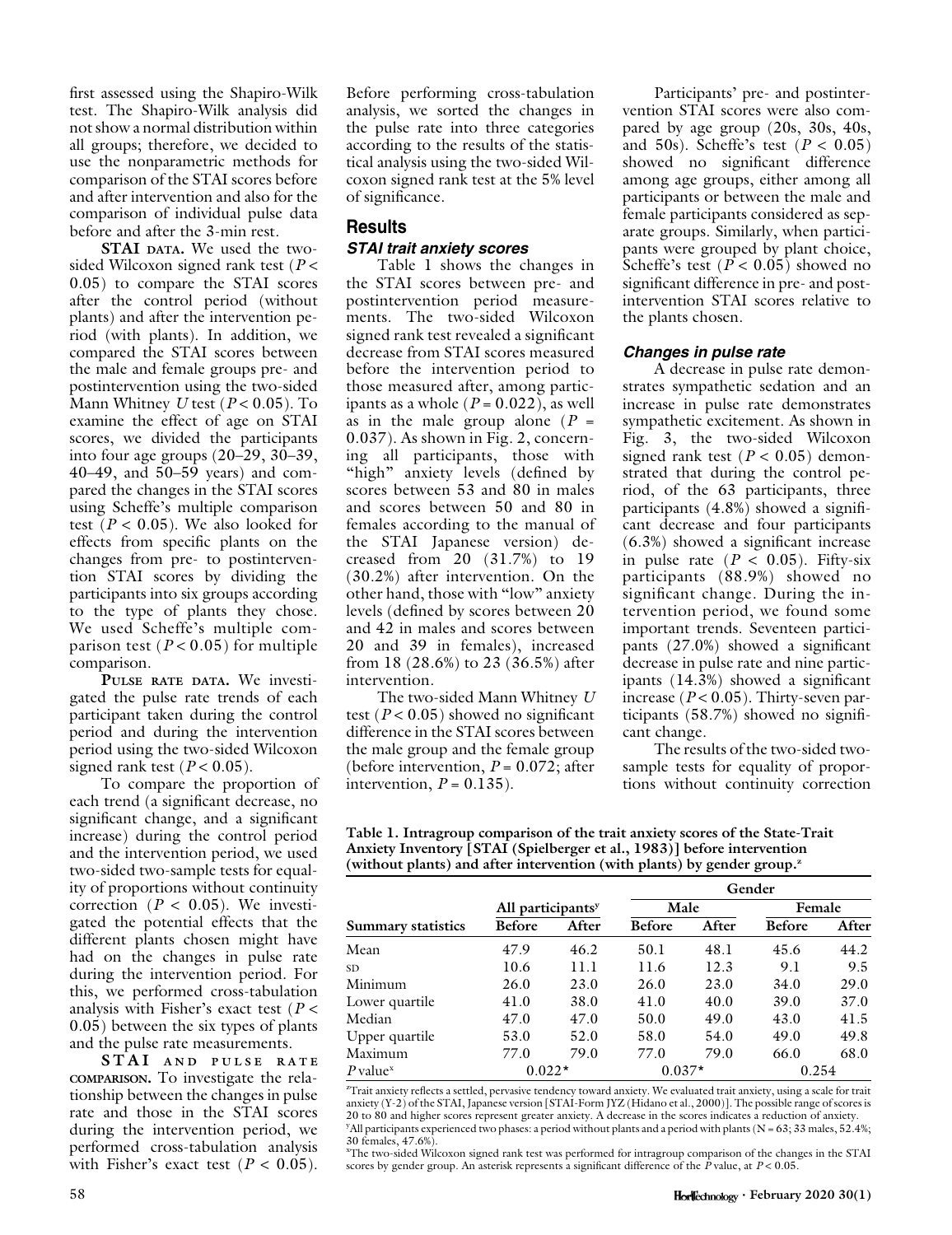demonstrated that the proportion of the significantly decreased pulse rate category in the intervention period was significantly greater than in the control period ( $P = 0.001$ ). Correspondingly, the proportion of the

category in which pulse rate showed no significant change was less during the intervention period than the control period ( $P < 0.001$ ). There were no significant differences between the categories in which pulse rate



Fig. 2. Comparison of the distribution of all participants, male participants, and female participants at three levels of trait anxiety of the State-Trait Anxiety Inventory [STAI (Spielberger et al., 1983)] before intervention (without plants) and after intervention (with plants). The level of trait anxiety was classified by the total scores of a scale for trait anxiety  $(Y-2)$  of STAI. The range of total scores of the STAI Y-2 is from 20 to 80. Higher scores indicate greater anxiety. Criteria of the scores for the level of trait anxiety prescribed in the manual of the STAI, Japanese version [STAI-Form JYZ (Hidano et al., 2000)] are as follows: low level, 20 to 42 for males and 20 to 39 for females; moderate level, 43 to 52 for males and 40 to 49 for females; and high level, 53 to 80 for males and 50 to 80 for females.



Fig. 3. Comparison of the distribution of participants by changes in pulse rate between the control period (without plants) and intervention period (with plants). We sorted changes in pulse rate into three categories according to the results of the statistical analysis using the two-sided Wilcoxon signed rank test at the 5% level of significance. An asterisk in the right column represents a significant difference in the variation of the proportion of each category based on the twosided two-sample tests for equality of proportions without continuity correction  $(P < 0.05)$ . Ns indicates a nonsignificant change.

increased significantly  $(P = 0.143)$ ; Fig. 3).

Cross-tabulation analysis with Fisher's exact test showed no significant association between the type of plants and trends in pulse rate measurements ( $P = 0.218$ ).

#### Results of the cross-tabulation between STAI scores and pulse rate

Cross-tabulation analysis with Fisher's exact test showed no significant association between the STAI scores measured pre- and postintervention and changes in pulse rate during the intervention period  $(P =$ 0.338).

#### Feedback from the participants

Table 2 presents participants' comments concerning the benefits of the presence of plants on the desks. There were 38 comments submitted. Four participants provided two comments each, so 34 participants submitted positive feedback. The comments were classified into four main categories: psychological benefits, physical benefits, social benefits, and work environment-related benefits. The greatest number of comments related to psychological benefits (20 comments, 52.6%). There were 12 positive comments out of 23 participants who showed increased STAI scores.

Table 3 presents comments on troubles of having plants on the desk. There were 33 comments reporting some sort of trouble. One participant provided two comments; therefore, 32 participants submitted negative feedback. These comments were classified into five major categories related to growth of plants, outbreak of small insects, emergence of mold, practical management of plant cultivation, and knowledge of plant cultivation management.

### Discussion

#### Psychological effects

The STAI scores decreased significantly from pre- to postintervention. The results did not differ significantly when we looked at the data within the age groups nor the different plant groups. These results suggest that placing small plants chosen by the participants within close sight of them contributed to their psychological stress reduction regardless of their age or plants choice.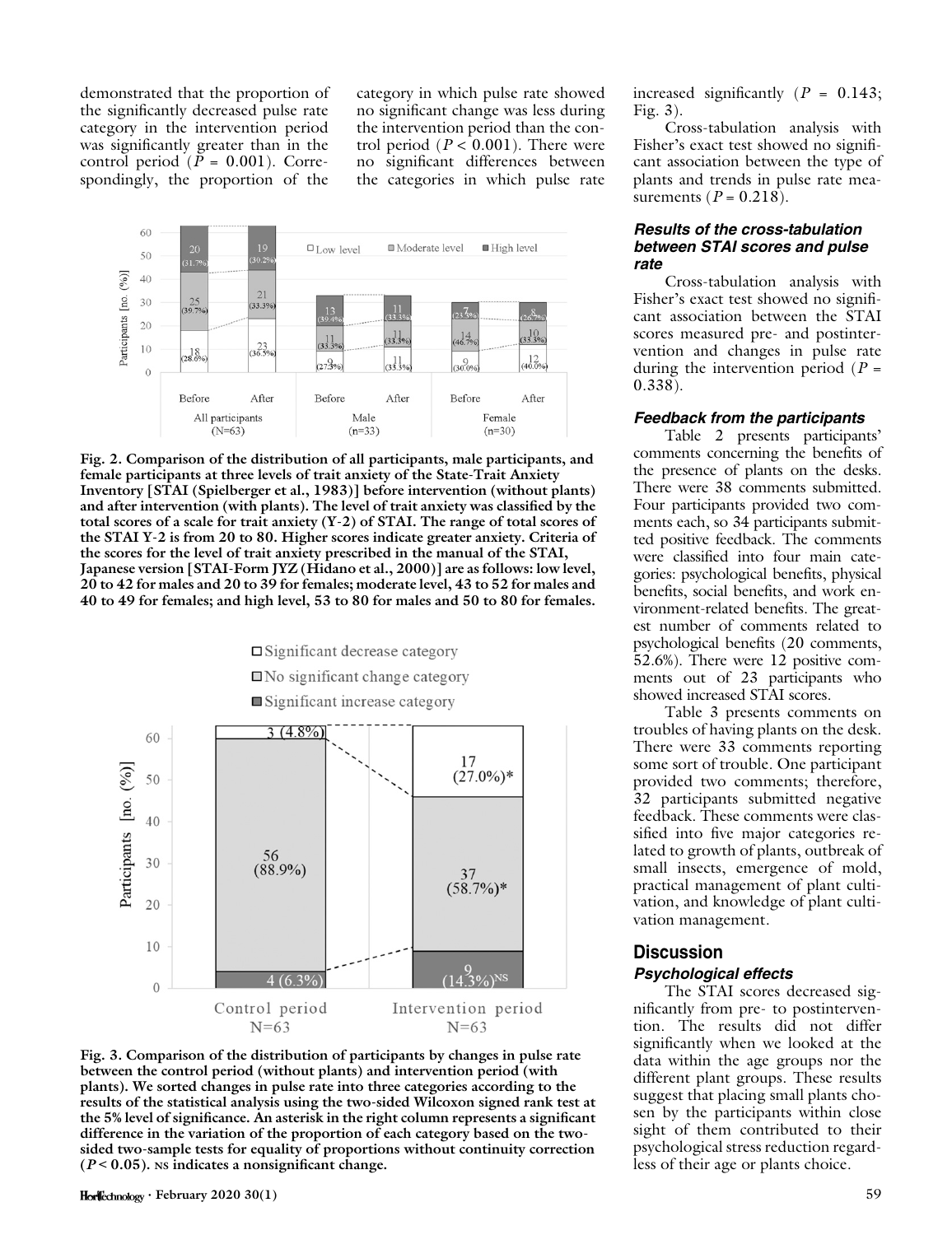|                                    |      |                                                                                                                                                                                                                                                                                        |                                   | Categories of the benefits of having plants on the desks |                                         |                                   |
|------------------------------------|------|----------------------------------------------------------------------------------------------------------------------------------------------------------------------------------------------------------------------------------------------------------------------------------------|-----------------------------------|----------------------------------------------------------|-----------------------------------------|-----------------------------------|
| Comments                           |      |                                                                                                                                                                                                                                                                                        |                                   |                                                          |                                         | Work environment-related          |
| classified by                      |      | Psychological benefits                                                                                                                                                                                                                                                                 |                                   | Physical benefits                                        | Social benefits                         | benefits                          |
| changes in                         |      | Watering was fun. Seeing my own                                                                                                                                                                                                                                                        | Opportunities of                  | Opportunities looking                                    | The number of coworkers                 | The desktop got                   |
| STAI scores<br>$(no.$ <sup>y</sup> |      | lant growing was fun. Taking<br>care of the plant was recreative.                                                                                                                                                                                                                      | watering increased<br>walking for | aside from the PC<br>monitor increased.                  | talking with about<br>plants increased. | well organized<br>(clutter free). |
|                                    | ខ្នុ |                                                                                                                                                                                                                                                                                        |                                   | $\text{no.} (%)^{\text{x}}$                              |                                         |                                   |
| <b>Decrease</b>                    |      | 12/22(54.5)                                                                                                                                                                                                                                                                            | 1/22(4.5)                         | 3/22(13.6)                                               | 3/22(13.6)                              | 3/22(13.6)                        |
| No change                          |      | 0(0.0)                                                                                                                                                                                                                                                                                 | (0.0, 0)                          | (0.0, 0)                                                 | 3/4(75.0)                               | 1/4(25.0)                         |
| ncrease                            |      | 8/12(66.7)                                                                                                                                                                                                                                                                             | (0.0)                             | (0.0) 0                                                  | 2/12(16.7)                              | 2/12(16.7)                        |
| ota                                |      | 20/38(52.6)                                                                                                                                                                                                                                                                            |                                   | 4/38(10.5)                                               | 8/38(21.1)                              | 6/38(15.8)                        |
|                                    |      | We classified the participants who gave positive comments into three groups according to the difference in State-Trait Anxiety Inventory [STAI (Spidlberger et al., 1983)] scores before and after the intervention. A decreas<br>Multiple answers were accepted in the questionnaire. |                                   |                                                          |                                         |                                   |

Table 2. Summary of positive aspects of having a small plant on a desk according to the written feedback from the participants using a self-completed open-ended en-ended Table 2. Summary of positive aspects of having a small plant on a desk according to the written feedback from the participants using a self-completed op questionnairez at the end of the experimental period. questionnaire<sup>z</sup> at the end of the experimental period

xThe denominator is the number of comments in each group classified by the changes in STAI scores. The numerator is the number of comments in each category of benefits of having plants on the desks. "The denominator is the number of comments in each group classified by the changes in STAI scores. The numerator is the number of comments in each category of benefits of having plants on the desis shows a decrease in trait anxiety; an increase shows the opposite. shows a decrease in trait anxiety; an increase shows the opposite.

There were 38 positive comments in total, such as ''Seeing my own plant growing was fun'' or ''Taking care of the plant was recreational,'' including 12 comments from participants whose STAI scores increased (Table 2). As Nishina (2008) suggested, affection for a plant of one's own and having chosen it oneself may have played a role in the reduction of psychological stress. We provided an assortment of plants from which the participants could choose; however, the type of plants chosen had no effect on the changes in STAI scores. Our results suggest that the preference for a favorite plant overrides any influence that the differing species may have had on the reduction of psychological stress, which supports Nishina's conclusion.

No participants mentioned troubling issues regarding the work environment. Hasegawa and Shimomura (2009) reported that the lack of enough space for installing plants might produce stress. This did not arise as a factor in our study, despite locating the plants on the desktop. The small size of the plants used in the study was a strong factor in mitigating this outcome.

No significant relationship was detected between the changes in the pre- and postintervention STAI scores and the changes in pulse rate during the intervention period. This suggests that the participants whose pulse rate decreased did not coincide with those whose STAI scores decreased. Taking a 3-min rest in the morning and again in the afternoon, and also transferring the participants' gaze from the PC monitors to small plants increased the number of workers who benefited from temporal stress reduction. There were 38 positive comments out of 63 participants (Table 2). Four participants gave two comments each. This result indicates that newly added opportunities to view plants and to take care of the plants for 4 weeks had a positive impact on 34 participants (54.0%), regardless of the changes in STAI scores.

## Physiological effects

In this study, 17 of 63 participants showed a decrease in pulse rate taken during the intervention period. This supports the findings of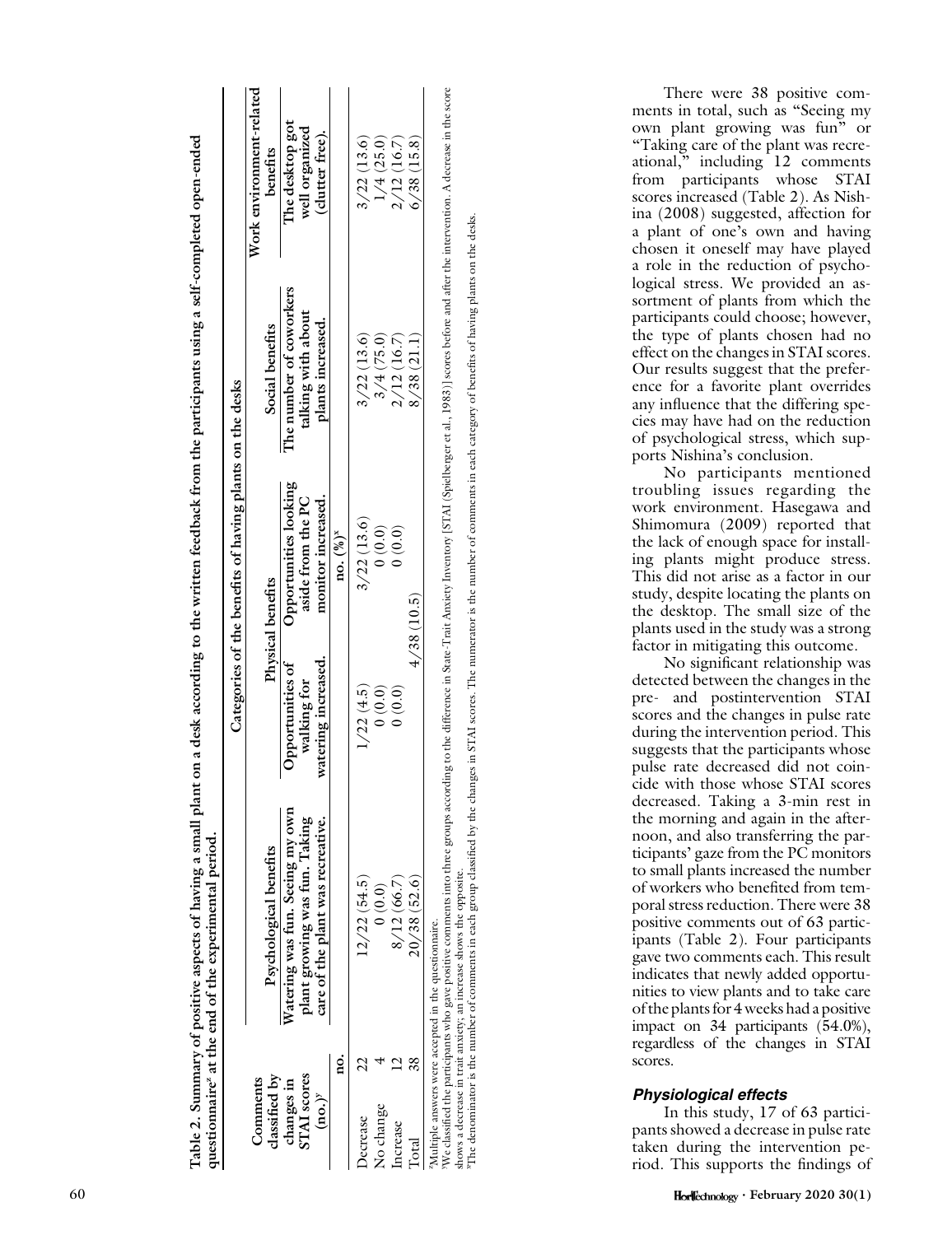|                                                                   |            |                      | questionnaire <sup>z</sup> at the end of the experimental period.          |                          |                       |                                   |                                     |                                                                                                                                                                                                                                |
|-------------------------------------------------------------------|------------|----------------------|----------------------------------------------------------------------------|--------------------------|-----------------------|-----------------------------------|-------------------------------------|--------------------------------------------------------------------------------------------------------------------------------------------------------------------------------------------------------------------------------|
|                                                                   |            |                      |                                                                            | Outbreak of              | Emergence             |                                   | Practical management                | Knowledge on management                                                                                                                                                                                                        |
| Comments                                                          |            |                      | Growth of plants                                                           | small insects            | of mold               |                                   | of plant cultivation                | of plant cultivation                                                                                                                                                                                                           |
| changes in STAI<br>classified by                                  |            | The plant<br>was not | The plant<br>withered.                                                     | Some small<br>houseflies | White mold<br>grew in | Watering<br>was                   | Putting the plant<br>in the sun was | I had no idea how to water. I had no<br>idea about the overall management                                                                                                                                                      |
| scores $(no.)^y$                                                  |            | healthy.             | (The plant died.)                                                          | arose.                   | the soil.             | bothersome.                       | bothersome.                         | of the plant cultivation.                                                                                                                                                                                                      |
|                                                                   | ġ          |                      |                                                                            |                          |                       | $no. {\binom{9}{0}}^{\mathbf{x}}$ |                                     |                                                                                                                                                                                                                                |
| <b>becrease</b>                                                   | 6/18(33.3) |                      | $6/18$ (50.0)                                                              | 3/18(16.7)               | 0(0.0)                | 2/18(11.1)                        | (0.0)                               | 1/18(5.6)                                                                                                                                                                                                                      |
| No change                                                         |            | 0(0.0)               | 0(0.0)                                                                     | 0(0.0)                   | 1/2(50.0)             | 1/2(50.0)                         | (0.0)                               | (0.0)                                                                                                                                                                                                                          |
| ncrease                                                           | $^{13}$    | 4/13(30.8)           | 1/13(7.7)                                                                  | 1/13(7.7)                | 0(0.0)                | 3/13(23.1)                        | 2/13(15.4)                          | 2/13(15.4)                                                                                                                                                                                                                     |
| otal                                                              |            |                      | 17/33(51.5)                                                                | 4/33(12.1)               | 1/33(3.0)             |                                   | 8/33(24.2)                          | 3/33(9.1)                                                                                                                                                                                                                      |
| <sup>2</sup> Multiple answers were accepted in the questionnaire. |            |                      | decrease shows a decrease in trait anyiety: an increase shows the opposite |                          |                       |                                   |                                     | We classified the participants who gave comments concerning roubling aspects into three groups with the difference in the f State-Trait Anxiety Inventory [STAI (Spielberger et al., 1983)] score before and after the interve |

Table 3. Summary of troubling aspects of having a small plant on a desk according to the written feedback from the participants using a self-completed o Table 3. Summary of troubling aspects of having a small plant on a desk according to the written feedback from the participants using a self-completed open-ended

accrease shows a decrease in transmety; an increase shows the opposite.<br>"The denominator is the number of comments in each group dasslifed into three groups by the changes in STAI scores. The numerator is the number of com <sup>x</sup>The denominator is the number of comments in each group classified into three groups by the changes in STAI scores. The numerator is the number of comments in each category of troubles of having plants on the desks. decrease shows a decrease in trait anxiety; an increase shows the opposite. ਚੱ

two previous studies. The first is the finding of Ulrich et al. (1991), who demonstrated that natural views decrease rapid pulse rate more effectively than viewing urban scenes. The second is the conclusion of the study by Choi et al. (2016) that "given a limited interior space, even a small amount of greenery may exert a relaxing effect on people'' (p. 37).

As with the psychological stress data, the type of plant had no effect on the pulse rate. This suggests that the type of plant played no important role in physiological stress reduction, provided the plant is a favorite of the participants.

At this point, we want to consider why gazing intentionally at a plant decreased participants' pulse rate. During both the control period and the intervention period, the participants measured their pulse rate at their own desk. During both periods of the study, participants worked in front of a PC monitor and then took their pulse rate as soon as they felt fatigue. After gazing intentionally at the prescribed object for 3 min, they measured their pulse rate again. The only difference between the control period and the intervention period was what they looked at: the desktop or the plant of their choice. Ulrich et al. (1991) suggested that "content differences in terms of natural vs[.] human-made properties, rather than variations in stimulation levels, were decisive in accounting for the differences in recovery and intake/ attention'' (p. 225).

When we notice something, either directed or voluntary attention is necessary. Kaplan and Berman (2010) stated, "There exists widespread agreement that effort is an important component of voluntary or directed attention . . . . From an evolutionary perspective, effort would be expected to serve as a negative feedback mechanism  $\dots$ ." (p. 47). In this study, we cast a spotlight on the difference in the characteristics of two objects of attention. During the control period, the object of the participants' attention during the rest was lifeless documents, the phone, or the desk itself—all of which are likely to be associated with work-related thought. In contrast, the object of attention during the intervention period rest was a living plant. This natural object incorporates elements that may induce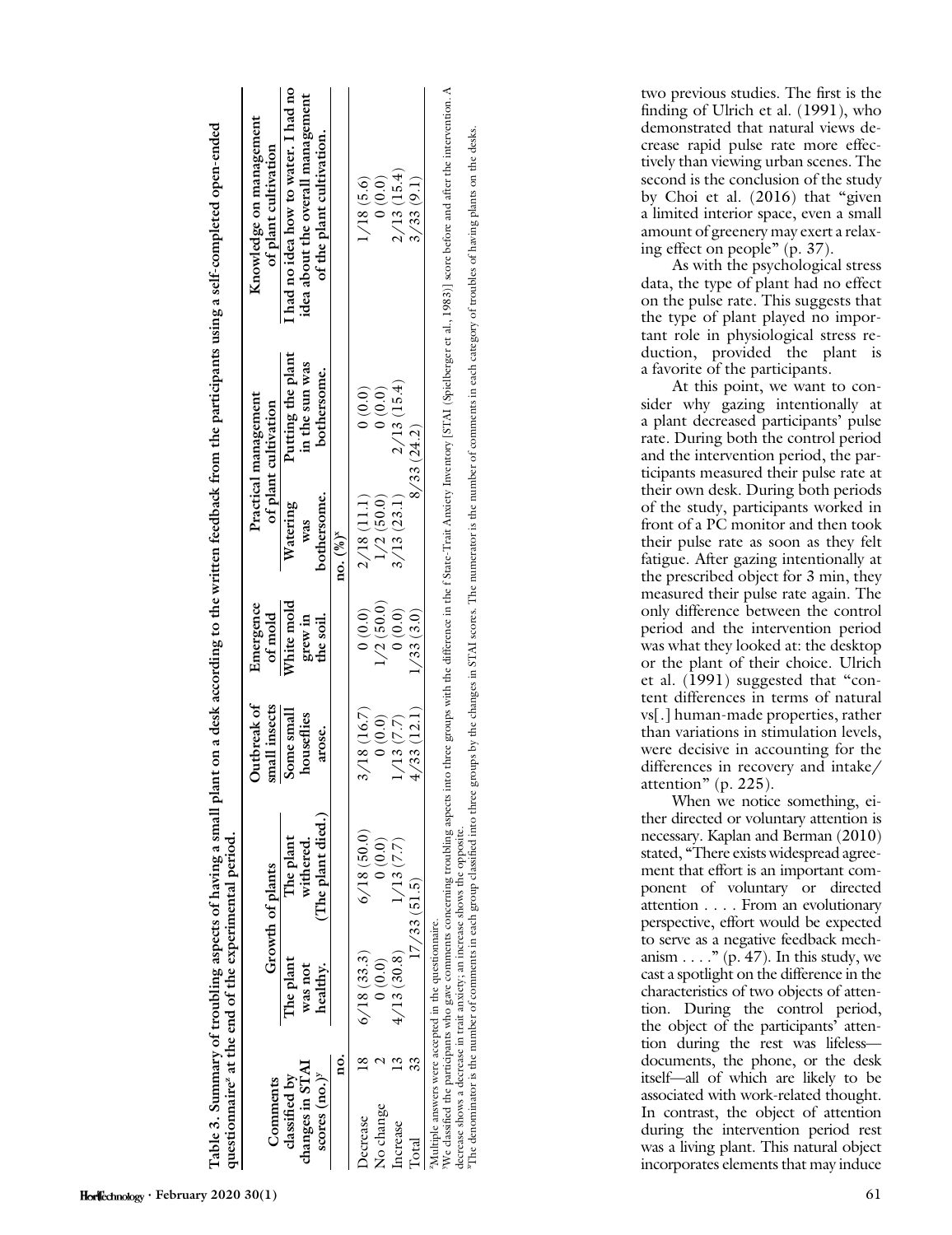comfortable feelings, such as vitality, beauty, affection, and so on, which is speculated to be helpful in getting away from work-related thought. Gazing at a plant creates separation from stressors and provides the participants opportunities to remove themselves from the strain of work, if only for a few minutes each time. The increase in the number of the participants who showed a decreased pulse rate during the intervention period could be attributed to the quality of the objects of attention. From the perspective of the attention restoration theory, Kaplan and Berman (2010) mentioned that ''soft fascination is so pertinent to recovery'' (p. 49). A plant on the desk in our study provided the opportunity for soft fascination in the office environment.

## Beneficial aspects of having plants

There were 20 comments (52.6%) related to psychological benefits regardless of a decrease or an increase in the STAI scores of the participants who gave positive comments (Table 2). This means the psychological benefits from plants were easier for the participants to understand and express compared with the benefits in other categories [physical benefits, four comments (10.5%); social benefits, eight comments (21.1%); and work environmentrelated benefits, six comments (15.8%)]. Even among the participants who did not mention benefits other than psychological ones, there might have been some participants who received other benefits. We need to validate whether the participants realized these benefits by asking specific, concrete questions in a future study.

## Troubling aspects of having plants

There were 33 comments reporting some sort of troubles (Table 3). Genjo and Matsumoto (2016) suggested the possibility that an adverse influence on the participants' state of mind could be caused by the deterioration of the plants. In our study, there were 17 comments on troubles concerning growth of plants, such as ''The plant was not healthy'' and ''The plant withered.'' Twelve of 17 comments were given by the participants whose STAI scores decreased. Deteriorated

plants did not have a very profound effect on participants' psychological stress. One possible reason for the minimal impact of poor plant health was that we had prepared substitute plants in case of plant deterioration, and replaced the damaged plants quickly with the substitutes.

When we think of implementing plants in real office settings in the future, provision of plants chosen specifically to thrive in the particular office environment, preparation of substitutes for replacement, and the provision of additional cultivation knowledge to increase the skill level of the office workers should be required.

## Conclusion

In our study, three levels of involvement with plants were introduced into the work environment. The first was passive observance of the presence of greenery on the desktop, the second was the prescribed activity of gazing at the plant, and the third was the physical activity involved in choosing and then caring for the plant. The presence of plants is generally considered to contribute to the improvement of the office environment. The passive observation of these plants is an easy way for office workers to access some degree of stress reduction. However, we suggest that the level of restorative benefit from passive observation of plants may lessen over time as the novelty wears off and interest in the static presence of a plant diminishes.

We, therefore, focused our study on the two active levels of involvement with plants: 1) prescribed gazing and 2) individual plant choice and care. Intentional gazing at the plant was a form of active involvement without major body movement. The participants in the study gazed at their own plant for 3 min when they felt fatigue. This behavior provided the time to divert their attention away from office tasks and toward the living plant. Cited in the literature review are studies documenting a reduction of perceived stress during periods of soft fascination nature viewing. Our findings in the workplace support, and are supported by, these studies. The results suggest that if employers would provide active encouragement for workers to take 3-min "nature breaks,'' the mental health of their employees would improve.

Less reported in the literature is the third level of involvement with the plants that was incorporated into this study: the active body movements and cognition required to care for a personally chosen plant. By choosing a favorite plant and taking responsibility for its care, the interactive relationship between the participant and the plant likely prompted a degree of affection. The indications are that the development of a mild attachment to the plant contributed to a greater level of participant involvement with the plant. This slight but meaningful emotional involvement could maintain interest over time and potentially intensify the restorative benefit of the placing a small plant on a desk.

Further research on various naturebased methods of stress reduction and the related effects on other workplace outcomes—such as attention capacity, task performance, and productivity is necessary.

For business owners, small indoor plants could be economical and helpful in their effort to reduce stress-related conditions. In addition, for growers of indoor plants and business owners of rental plant companies, the field of mental health for office workers could be promising markets. Our findings provide a piece of evidence in using small indoor plants for promoting workers' mental health in the office.

## Literature cited

Aiken, L.R., Jr.1961. Stress and anxiety as homomorphisms. Psychol. Rec. 11:365– 372.

Bringslimark, T., T. Hartig, and G.G. Patil. 2007. Psychological benefits of indoor plants in workplaces: Putting experimental results into context. HortScience 42:581–587.

Choi, J.Y., S.A. Park, S.J. Jung, J.Y. Lee, K.C. Son, Y.J. An, and S.W. Lee. 2016. Physiological and psychological responses of humans to the index of greenness of an interior space. Complement. Ther. Med. 28:37–43.

Dijkstra, K., M.E. Pieterse, and A. Pruyn. 2008. Stress-reducing effects of indoor plants in the built healthcare environment: The mediating role of perceived attractiveness. Prev. Med. 47:279–283.

Dravigne, A., T.M. Waliczek, R.D. Lineberger, and J.M. Zajicek. 2008. The effect of live plants and window views of green spaces on employee perceptions of job satisfaction. HortScience 43:183–187.